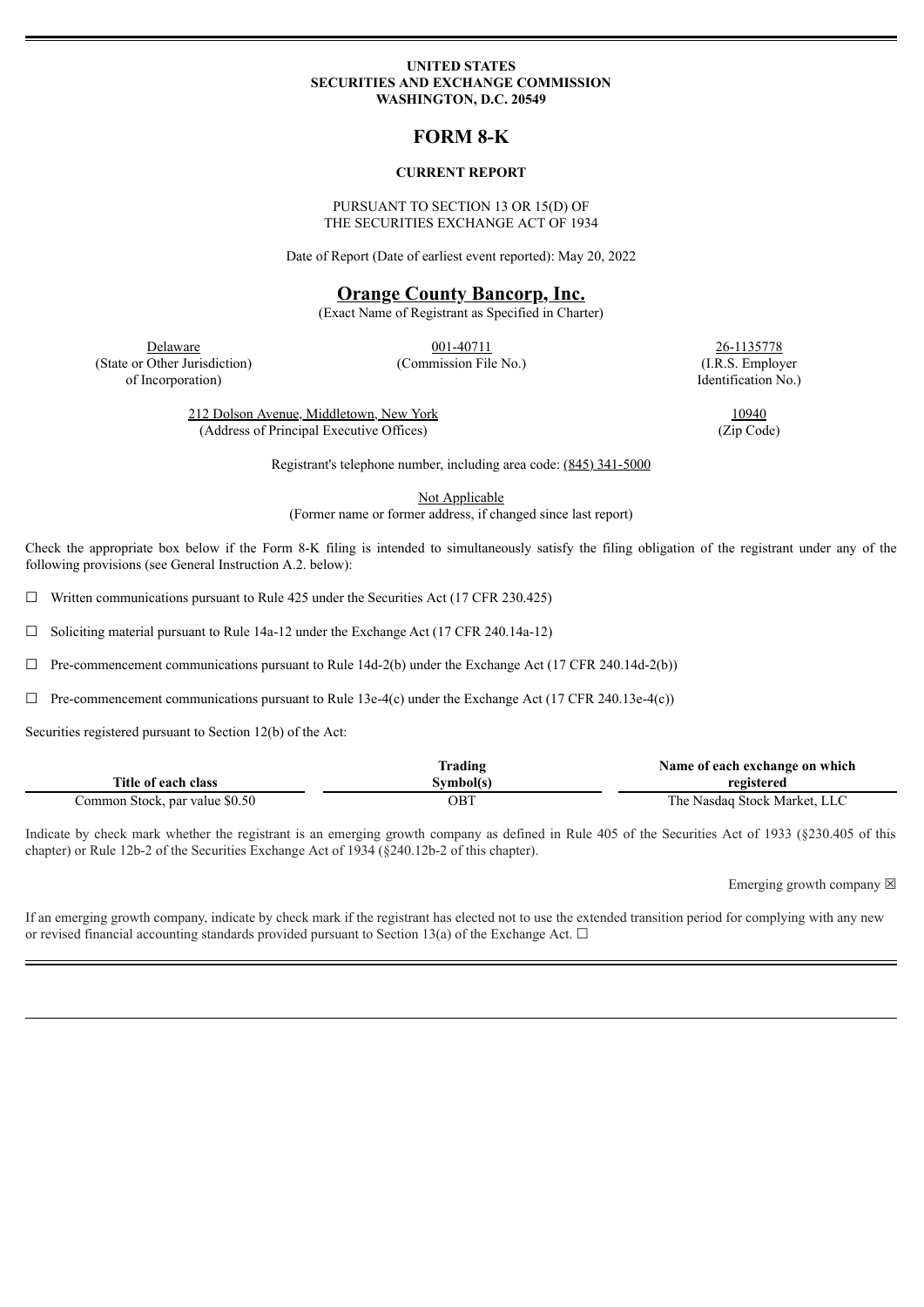## **Item 8.01 Other Events**

On May 20, 2022, Orange County Bancorp, Inc. (the "Company") announced that the Board of Directors declared a quarterly cash dividend on the Company's outstanding shares of common stock of \$0.20 per share. The dividend will be payable to stockholders of record as of June 2, 2022 and is expected to be paid on June 15, 2022. A press release announcing the declaration of the cash dividend is attached as Exhibit 99.1 to this Current Report on Form 8-K.

### **Item 9.01 Financial Statements and Exhibits**

- (a) Financial statements of businesses acquired. None.
- (b) Pro forma financial information. None.
- (c) Shell company transactions: None.
- (d) Exhibits.
	- [99.1](#page-3-0) Press [release](#page-3-0) dated May 20, 2022<br>104 Cover Page Interactive Data File
		- 104 Cover Page Interactive Data File (embedded in the cover page formatted in Inline XBRL)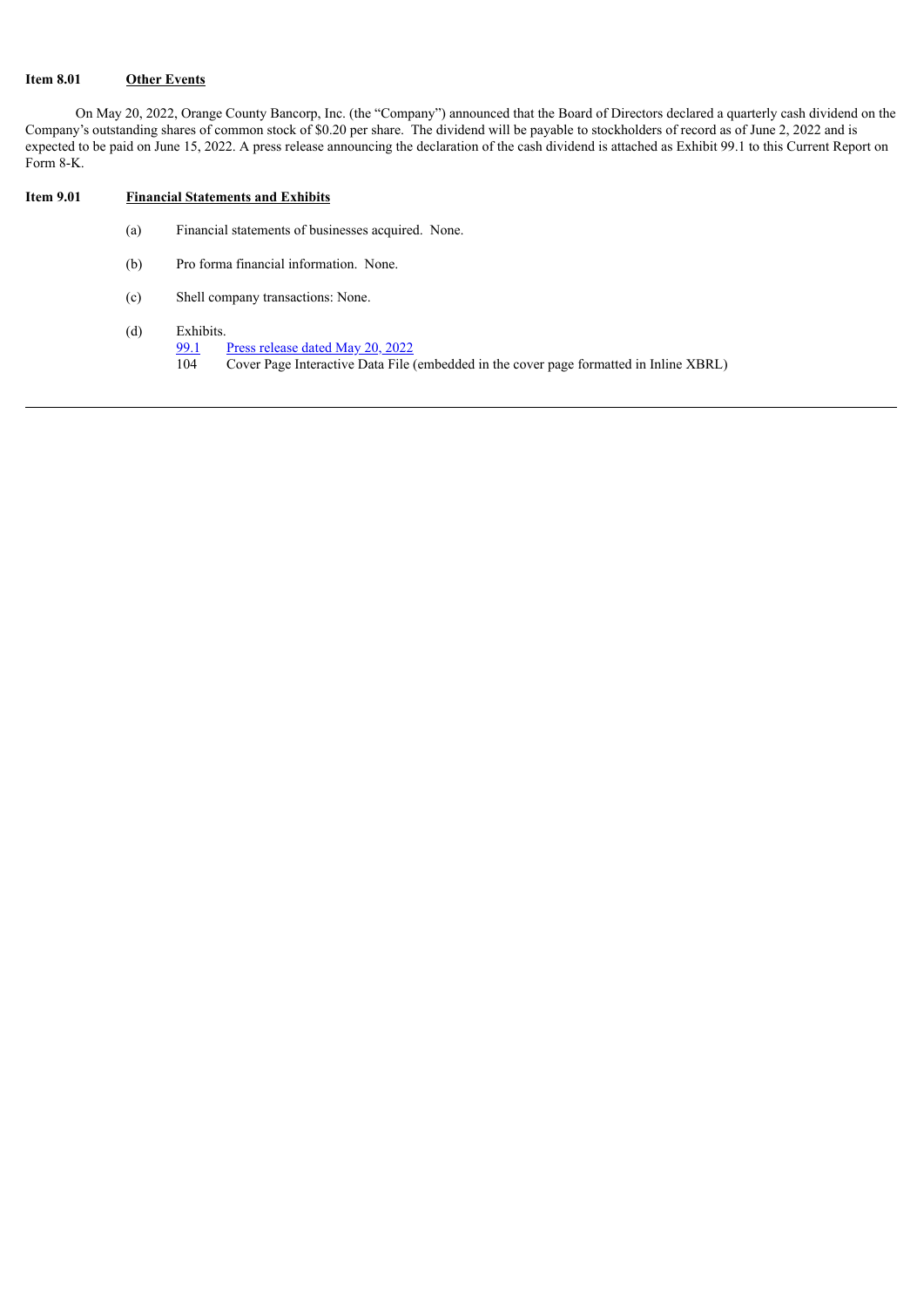## **SIGNATURES**

Pursuant to the requirements of the Securities Exchange Act of 1934, the registrant has duly caused this report to be signed on its behalf by the undersigned, hereunto duly authorized.

# **ORANGE COUNTY BANCORP, INC.**

DATE: May 20, 2022 By: /s/ Robert Peacock

Robert Peacock Senior Executive Vice President and Chief Financial Officer